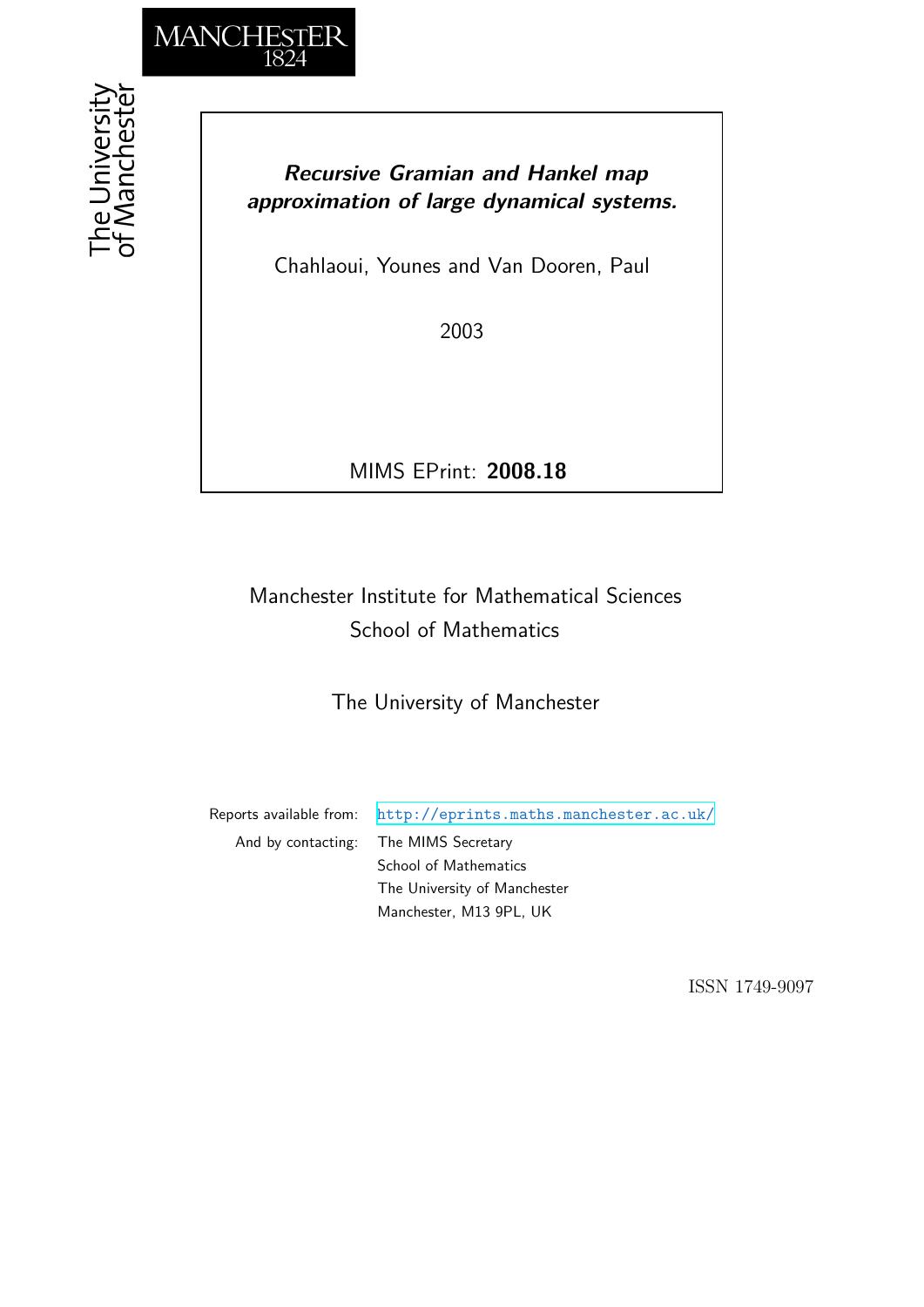# Recursive Gramian and Hankel map approximation of large dynamical systems <sup>∗</sup>

Younes Chahlaoui and Paul Van Dooren †

## 1 Introduction

✐

✐

✐

✐

In the last twenty years, model reduction of large scale dynamical systems has become very popular. The idea is to construct a "simple" lower order model that approximates well the behavior of the "complex" larger dynamical model. A complex system is essentially a mathematical model which describes a real world physical process. This mathematical model is often characterized by partial differential equations (PDEs). Since improved accuracy (using e.g. a very fine discretization) leads to large and sparse models of high complexity (see e.g. [11]), this may become prohibitive for certain computations (control, optimization, . . .). Therefore it is essential to design models of reduced complexity.

2003 page

✐

✐

✐

✐

Most ideas developed for linear systems are based on the dominant spaces of Gramians [10] (energy functions for in- and outgoing signals), which are the solutions of Lyapunov or Stein equations. A lot of work is still needed to efficiently compute these solutions (or their dominant spaces) when the system matrices are large and

<sup>∗</sup>This paper presents research supported by NSF contract CCR-99-12415 and by the Belgian Programme on Inter-university Poles of Attraction, initiated by the Belgian State, Prime Minister's Office for Science, Technology and Culture. The scientific responsibility rests with its author. The work of the first author has been partially carried out within the framework of a collaboration

agreement between CESAME (Université Catholique de Louvain, Belgium) and LINMA of the Faculty of Sciences (Université Chouaib Doukkali, Morocco), funded by the Secretary of the State for Development Cooperation and by the CIUF (Conseil Interuniversitaire de la Communauté Française, Belgium).

<sup>&</sup>lt;sup>†</sup>Université Catholique de Louvain, Department of mathematical engineering, CESAME, avenue G. Lemaˆıtre 4, B-1348 Louvain-la-Neuve, Belgium (chahlaoui@csam.ucl.ac.be, vdooren@csam.ucl.ac.be).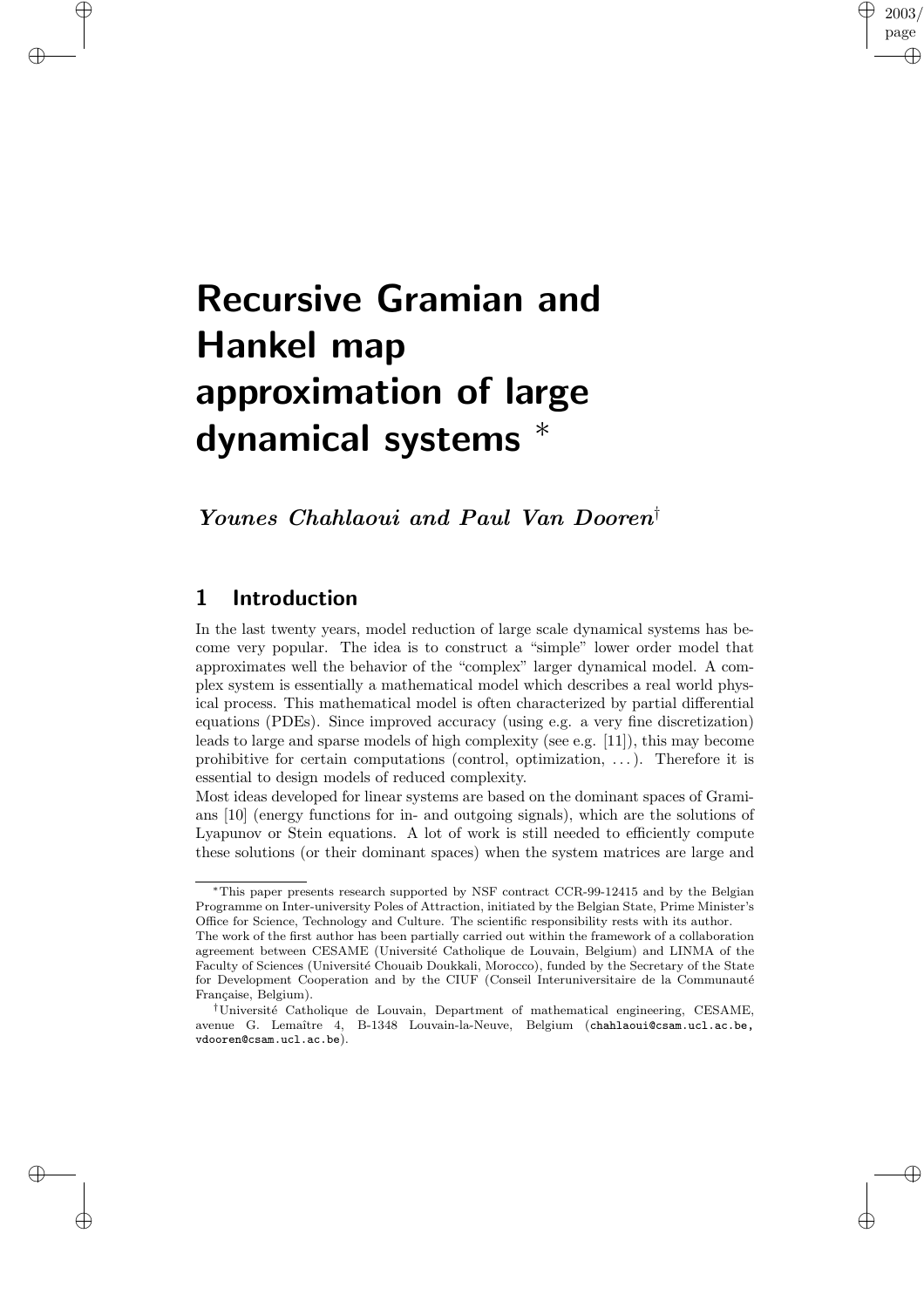sparse (see e.g.[4]).

✐

✐

 $\oplus$ 

 $\bigoplus$ 

In this paper we describe two novel approaches for iterative projection based on low-rank approximations of Gramians and Hankel matrices. We derive bounds for the approximation errors of these methods and illustrate their efficiency on a few numerical examples. These results are presented for linear discrete-time systems, but they extend to linear continuous-time systems as well (see e.g.[4]).

## 2 Time-varying systems

Linear discrete time-varying systems are described by systems of difference equations:

$$
\begin{cases}\nx_{k+1} = A_k x_k + B_k u_k \\
y_k = C_k x_k\n\end{cases} \tag{1}
$$

2003 page

✐

✐

✐

✐

with input  $u_k \in \mathbb{R}^m$ , state  $x_k \in \mathbb{R}^N$  and output  $y_k \in \mathbb{R}^p$ , and  $m, p \ll N$ . The input sequence is assumed to be square-summable, i.e  $u_k \in l_2^{m-1}$ , and we assume that  ${A_k}_0^{\infty}$ ,  ${B_k}_0^{\infty}$ , and  ${C_k}_0^{\infty}$  are bounded<sup>2</sup> sequences of matrices with appropriate dimensions.

Using the recurrence  $(1)$  over several time steps, one obtains the state at step k in function of past inputs over the interval  $[k_i, k]$ :

$$
x_k = \Phi(k, k_i)x_{k_i} + \sum_{i=k_i}^{k-1} \Phi(k, i+1)B_i u_i
$$

where  $\Phi(k, k_i) \doteq A_{k-1} \dots A_{k_i}$  is the discrete transition matrix over time period  $[k_i, k]$  [7]. We will assume the time-varying system to be asymptotically stable, which means that

$$
\forall k \ge k_i \quad \|\Phi(k, k_i)\| \le m \cdot a^{(k-k_i)}, \text{ with } m > 0, 0 < a < 1.
$$

Under such conditions one can define the Gramians over intervals  $[k_i, k_j]$  and  $[k, k_f]$ as follows :

$$
\mathcal{G}_c(k) = \sum_{i=k_i}^{k-1} \Phi(k, i+1) B_i B_i^T \Phi^T(k, i+1), \quad \mathcal{G}_o(k) = \sum_{i=k}^{k_f} \Phi^T(i, k) C_i^T C_i \Phi(i, k).
$$

(Notice that the asymptotic stability is needed when  $k_i = -\infty$  or  $k_f = +\infty$ .) These Gramians can also be obtained from the Stein recurrence formulas:

$$
\mathcal{G}_c(k+1) = A_k \mathcal{G}_c(k) A_k^T + B_k B_k^T \quad \text{and} \quad \mathcal{G}_o(k) = A_k^T \mathcal{G}_o(k+1) A_k + C_k^T C_k, \quad (2)
$$

with respective initial conditions  $\mathcal{G}_c(k_i) = 0$ ,  $\mathcal{G}_o(k_f + 1) = 0$ . These formulas were obtained using

$$
\Phi(k_1, k_2) = \Phi(k_1, k_2 + 1) A_{k_2} \text{ and } \Phi(k_1 + 1, k_2) = A_{k_1} \Phi(k_1, k_2) \text{ where } k_1 \ge k_2.
$$

<sup>1</sup>This is a Hilbert space with inner product  $\langle x, y \rangle_{l_2^m} \doteq \sum^{\infty}$ −∞  $x_k^Ty_k$ 

<sup>2</sup>A sequence of matrices  $\{M_k\}$  is said to be bounded if there exists a constant  $M \in \mathbb{R}$  such that  $||M_k|| \leq M, \ \forall k \in \mathbb{Z}.$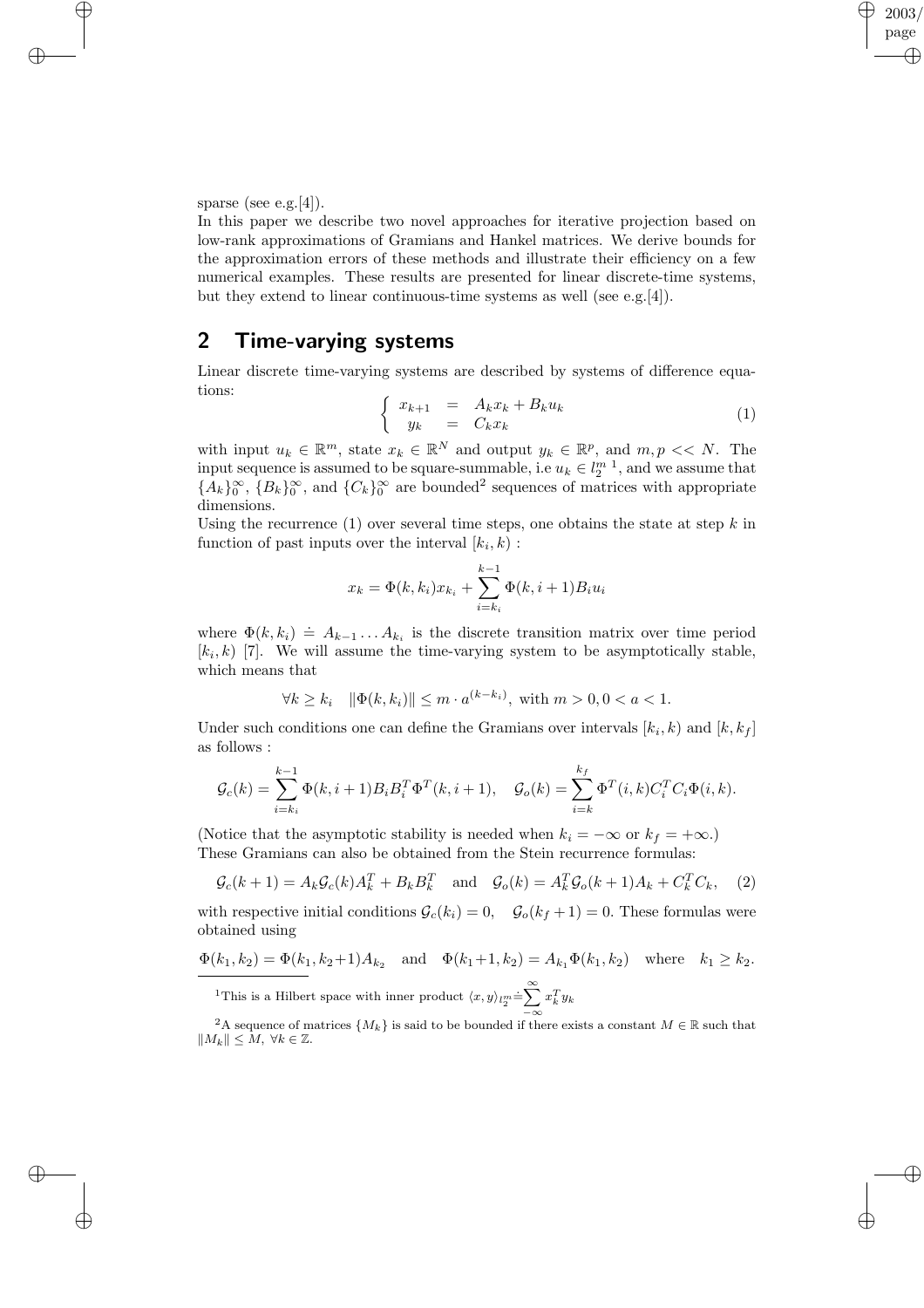We point out that both recurrences (2) evolve differently with time. The first equation goes "forward" in time, while the second goes "backward" in time.

## 3 Recursive low-rank Gramians approximations

When model reduction is to be used, the Gramians have often rapidly decaying eigenvalues [2], which suggests to approximate the Gramians at each step by a lowrank factorization. We show below how to obtain such approximations and at the same time exploit the sparsity of the model  $\{A_k, B_k, C_k\}$  if there is. Although all material below should be applied to both Gramians  $\mathcal{G}_c(k)$  and  $\mathcal{G}_o(k)$ , we focus on the controllability Gramian only.

It is easy to see that the solution of

✐

✐

✐

 $\bigoplus$ 

$$
\mathcal{G}_c(k+1) = A_k \mathcal{G}_c(k) A_k^T + B_k B_k^T. \tag{3}
$$

2003 page

✐

✐

✐

✐

is always symmetric positive semi-definite, so we can substitute it by a symmetric factorization:  $\mathcal{G}_c(k) = \mathcal{C}(k)\mathcal{C}(k)^T$ . The key idea of the low-rank method is to approximate the factor of  $\mathcal{G}_c(k)$ ,  $\mathcal{C}(k)$  by a rank  $n_k$  approximation  $S_c(k)$  at each iteration (typically  $n_k$  is constant). So the proposed algorithm is the following:

Algorithm 3.1 Let  $S_c(0) \in \mathbb{R}^{N \times n}$  be an initialization satisfying :

$$
\mathcal{C}(0)\mathcal{C}(0)^{T} = S_c(0)S_c(0)^{T} + E_c(0)E_c(0)^{T},^3
$$

then the  $k^{th}$  low-rank approximation  $S_c(k)$  is obtained as follows :

$$
\hat{S}_{c}(k) = [A_{k-1}S_{c}(k-1) | B_{k-1}] = U_{c}\Sigma V_{c}^{T} \nS_{c}(k) \doteq \hat{S}_{c}(k)V_{c}(:,1:n) \nE_{c}(k) \doteq \hat{S}_{c}(k)V_{c}(:,n+1:n+m)
$$
\n(4)

where  $U_c \in \mathbb{R}^{N \times (n+m)}$ ,  $\Sigma \in \mathbb{R}^{(n+m) \times (n+m)}$  and  $V_c \in \mathbb{R}^{(n+m) \times (n+m)}$  are the Short Singular Values Decomposition (SSVD) matrices of  $\hat{S}_c(k)$ .

It is immediate that  $\mathcal{P}_k = S_c(k)S_c(k)^T$  is the best rank n approximation to  $\hat{S}_c(k)\hat{S}_c(k)^T$ . But we have to compare  $\mathcal{P}_k$  with  $\mathcal{G}_c(k) = \mathcal{C}(k)\mathcal{C}(k)^T$ . For this, we define  $\mathcal{C}(k) = \begin{bmatrix} B_{k-1} \ A_{k-1}B_{k-2} \end{bmatrix} \dots \begin{bmatrix} \Phi(k,0)\mathcal{C}(0) \end{bmatrix}$ , and we have the following result  $^4$  :

**Theorem 1.** [4] At each iteration, there exists an orthogonal matrix  $V_k \in \mathbb{R}^{(n+km)\times(n+km)}$  satisfying :

$$
\mathcal{C}(k)V_k = \left[ S_c(k) | E_c(k) | A_{k-1}E_c(k-1) | \ldots | \Phi(k,0)E_c(0) \right]
$$

where  $E_c(k)$  is the neglected part at iteration k (4).

<sup>&</sup>lt;sup>3</sup>we can always choose, e.g.  $S_c(0)=0$ , which would imply  $E_c(0)=C(0)$ 

<sup>4</sup>See [4] for more details and proofs of all theorems of this section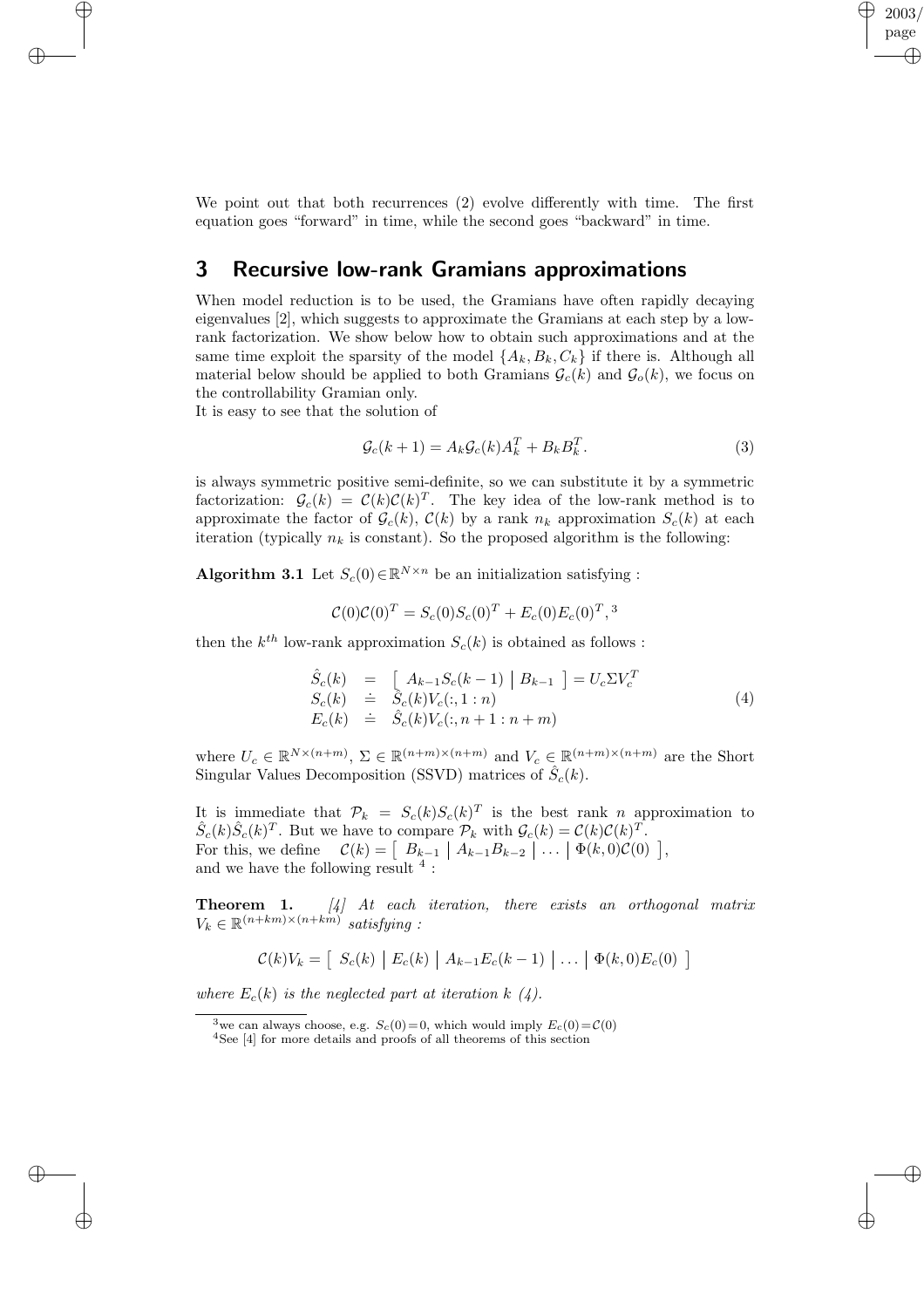Let  $\eta_c = \max_{0 \le i \le \infty} ||E_c(i)||_2$ . As we suppose that our system is asymptotically stable, we can bound the difference between  $\mathcal{P}_k$  and  $\mathcal{G}_c(k)$  for all  $k, \mathcal{E}_c(k) \doteq \mathcal{G}_c(k) - \mathcal{P}_k$ , in terms of the "noise" level  $\eta_c$  as follows :

#### Theorem 2.  $[4]$

✐

 $\bigoplus$ 

$$
\|\mathcal{E}_c(k)\|_2 \leq \eta_c^2 m^2 \sum_{i=0}^k a^{2i} \leq \frac{\eta_c^2 m^2}{1-a^2}, \quad \text{with } m > 0, 0 < a < 1.
$$

#### The time-invariant case

For linear time-invariant systems  $\{A, B, C\}$ , this difference  $\mathcal{E}_c(k)$  remains bounded for large k.

**Theorem 3.** [4] Let P be the solution of  $P = APA^{T} + I$  then

$$
\|\mathcal{E}_c(k)\|_2 \le \eta_c^2 \|\mathcal{P}\|_2 \le \eta_c^2 \frac{\kappa(A)^2}{1 - \rho(A)^2} \tag{5}
$$

2003 page

✐

✐

✐

✐

#### Remark 3.1.

. Our bounds are very similar to those obtained in  $[1]$  for the time-invariant case; In (5),  $\kappa(A)^2/(1-\rho(A)^2)$  is constant and it is very small when  $\rho(A) \ll 1$  and  $\kappa(A)$ is reasonable;

 $n_c$  can be taken equal to the maximum of  $||E_c(i)||_2$  for  $k_i \leq i \leq \infty$ , since we can interpret theorems 2 and 3 as starting with step  $k_i$  rather than 0. This is particulary useful if after step  $k_i$  the errors have converged to their minimal value, *i.e.* the convergence threshold  $\epsilon_m$ . If  $E_c(i)$  becomes very small, one can expect that the algorithm has a fixed point. This appears very clearly in the numerical tests  $[4]$ . Theoretical work on this point is in progress.

#### The periodic case

Using the connection between the periodic time-varying system and the timeinvariant system [8], and the fact that for a periodic system there exists a periodic controllability Gramian  $[9]$ , we can extend the previous result to a K-periodic system, as follows :

**Theorem 4.** [4]Let P be the solution of  $P = \hat{A}P\hat{A}^T + I_{KN}$  where

$$
\hat{A} = \left( \begin{array}{cccc} 0 & \dots & 0 & A_0 \\ A_1 & 0 & \dots & 0 \\ 0 & \ddots & \ddots & \vdots \\ 0 & \dots & A_{K-1} & 0 \end{array} \right) \quad and \quad \mathcal{P} \doteq diag(\mathcal{P}_1, \dots, \mathcal{P}_{K-1}, \mathcal{P}_0)
$$

then

✐

✐

$$
\|\mathcal{E}_c(k)\|_2 \le \eta_c^2 \|\mathcal{P}\|_2 \le \eta_c^2 \frac{\kappa(\hat{A})^2}{1 - \rho(\Phi(K, 0))^2}
$$
(6)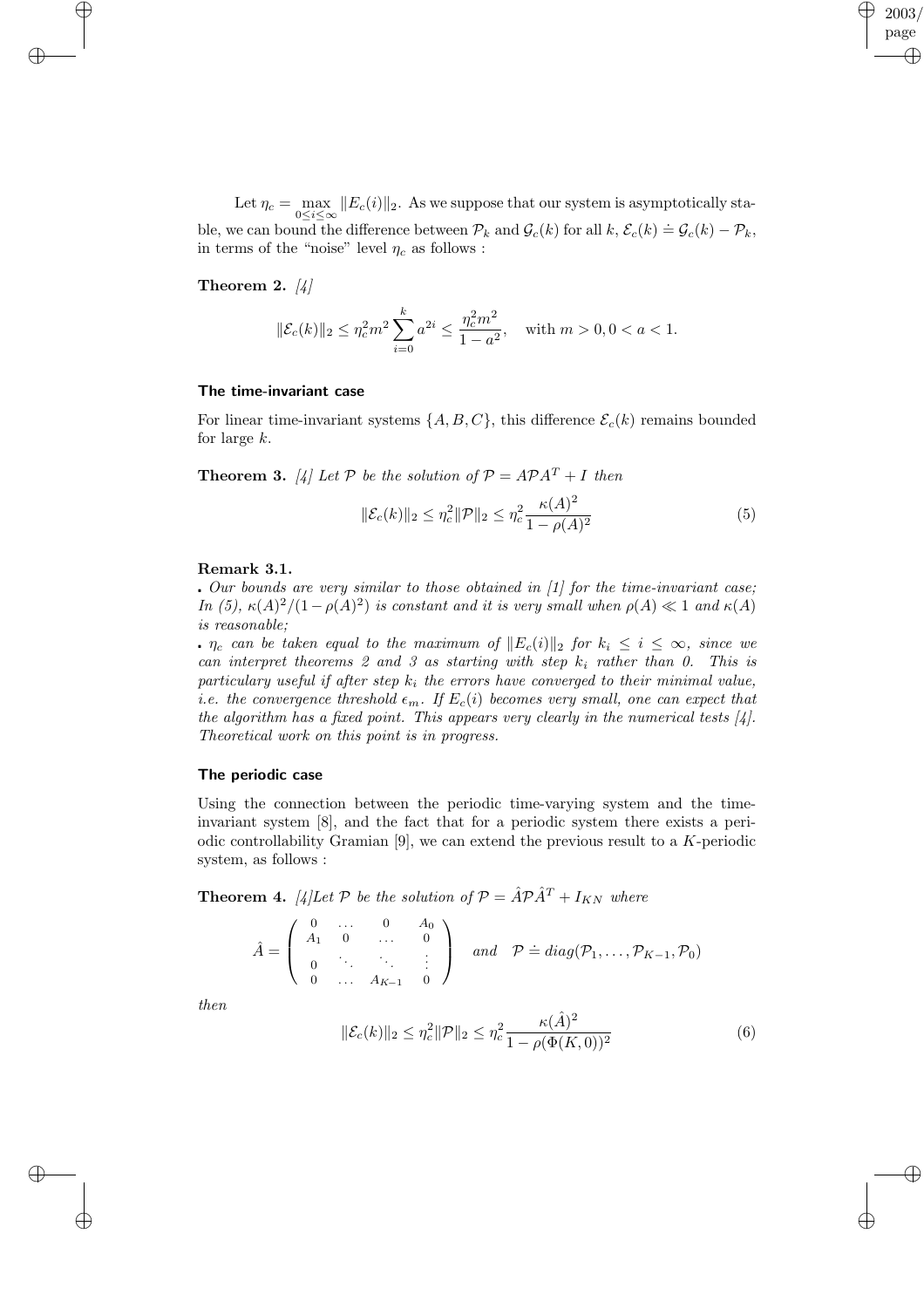Remark 3.2. Using the connection between periodic system and time-invariant system, and from the convergence we can conclude that we have also a periodicity for the dominant subspaces defined by the  $S<sub>c</sub>(i)$ , which implies that the reduced order model will be also periodic.

2003 page

✐

.

✐

✐

✐

### 4 Recursive low-rank Hankel approximation

In this section we present the second low-rank approach. The key idea of this approach is to use the underlying recurrences defining the so-called time-varying "Hankel maps". These matrices have a similar structure to the Hankel matrix of the time-invariant case. Let us consider a time window  $[k_i, k_f] = [k - \tau, k + \tau]$  of width  $2\tau$  and centered around k. If we restrict the inputs to be non-zero only in the interval  $[k_i, k)$  (i.e. the "past"), then the outputs in the interval  $[k, k_f]$  (i.e. the "future") are given by the convolution with a finite dimensional "Hankel map"  $\mathcal{H}(k,k_i,k_f)$ :

$$
\mathcal{H}(k,k_i,k_f) = \begin{bmatrix} C_k B_{k-1} & C_k A_{k-1} B_{k-2} & \dots & C_k \Phi(k,k_i+1) B_{k_i} \\ C_{k+1} A_k B_{k-1} & C_{k+1} A_k A_{k-1} B_{k-2} & C_{k+1} \Phi(k+1,k_i+1) B_{k_i} \\ \vdots & \vdots & \ddots & \vdots \\ C_{k_f} \Phi(k_f,k) B_{k-1} & C_{k_f} \Phi(k_f,k-1) B_{k-2} & \dots & C_{k_f} \Phi(k_f,k_i+1) B_{k_i} \end{bmatrix}
$$

This matrix has a factorization :

✐

✐

✐

✐

$$
\mathcal{H}(k, k_i, k_f) = \underbrace{\begin{bmatrix} C_k \\ C_{k+1} A_k \\ \vdots \\ C_{k_f} \Phi(k_f, k) \end{bmatrix}}_{\mathcal{O}(k, k_f)} \underbrace{\begin{bmatrix} B_{k-1} & A_{k-1} B_{k-2} & \dots & \Phi(k, k_i+1) B_{k_i} \end{bmatrix}}_{\mathcal{O}(k, k_f)}
$$

where  $\mathcal{O}_k \doteq \mathcal{O}(k, k_f)$  and  $\mathcal{C}_k \doteq \mathcal{C}(k, k_i)$  are respectively the observability and the reachability matrices at instant k related to the finite windows  $[k, k_f]$  and  $[k_i, k]$ . It also follows from the factorization that the submatrices of the factors satisfy the following recurrences :

$$
\mathcal{O}_j = \left[ \begin{array}{c} C_j \\ \mathcal{O}_{j+1} A_j \end{array} \right], \ k \leq j < k_f \qquad \mathcal{C}_{j+1} = \left[ \begin{array}{cc} B_j & A_j \mathcal{C}_j \end{array} \right], \ k_i \leq j < k.
$$

These recurrences construct the controllability matrix forward from  $k_i$  to k and the observability matrix backward from  $k_f$  to k. The idea of our Recursive Low-Rank Hankel approximation method (RLRH) is now to compute these recurrences using low-rank approximations at each time step, according to the following recursive scheme :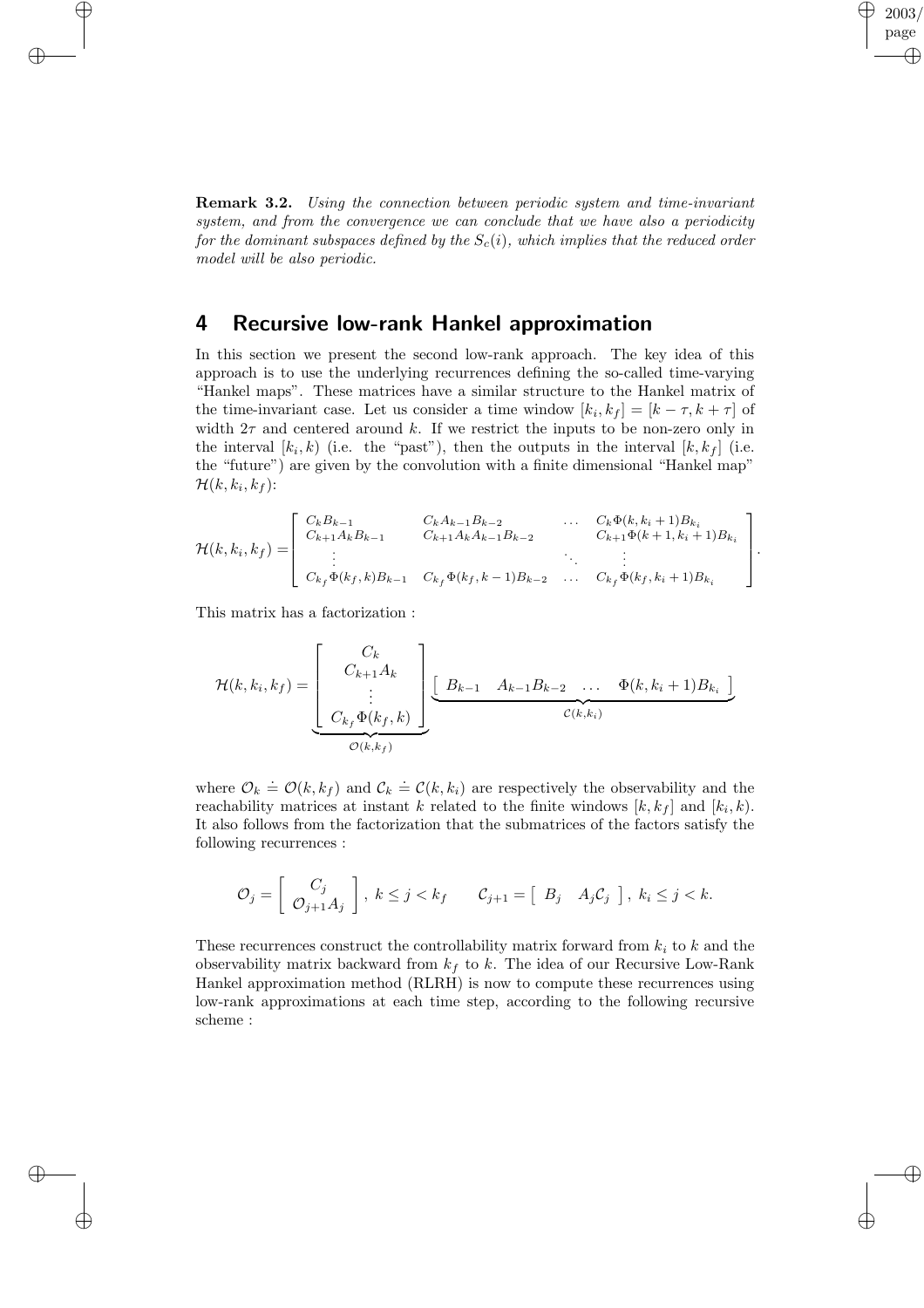

✐

✐

 $\bigoplus$ 

 $\bigoplus$ 

2003 page

✐

✐

 $\oplus$ 

 $\oplus$ 

Algorithm 4.1 Let the initializing matrices  $S_c(k_i)$ ,  $S_o(k_f) \in \mathbb{R}^{N \times n}$  satisfy

$$
\mathcal{C}(k_i, k_i)\mathcal{C}^T(k_i, k_i) = S_c(k_i)S_c^T(k_i) + E_c(k_i)E_c^T(k_i),
$$
  

$$
\mathcal{O}^T(k_f, k_f)\mathcal{O}(k_f, k_f) = S_o(k_f)S_o^T(k_f) + E_o(k_f)E_o^T(k_f),
$$

then the  $i^{th}$   $(i = 1, ..., \tau)$  low-rank approximations  $S_c(k_i + i)$  and  $S_o(k_f - i)$  are obtained as follows :

$$
\begin{aligned}\n\left[S_c(k_i+i)\mid E_c(k_i+i)\right] &= \left[B_{k_i+i-1}\mid A_{k_i+i-1}S_c(k_i+i-1)\right] \left[V_h^{(1)}(i)\mid V_h^{(2)}(i)\right] \\
\left[\frac{S_c^T(k_f-i)}{E_c^T(k_f-i)}\right] &= \left[\frac{U_h^{(1)T}(i)}{U_h^{(2)T}(i)}\right] \left[\frac{C_{k_f-i}}{S_c^T(k_f-i+1)A_{k_f-i}}\right]\n\end{aligned} \tag{8}
$$

where  $U_h^{(1)}$  $h_h^{(1)}(i) \in \mathbb{R}^{(p+n)\times n}$  and  $V_h^{(1)}$  $h^{(1)}(i) \in \mathbb{R}^{(m+n)\times n}$  come from

$$
\left[\frac{C_{k_f-i}}{S_o^T(k_f-i+1)A_{k_f-i}}\right] \left[B_{k_i+i-1} \mid A_{k_i+i-1} S_c(k_i+i-1)\right] = \underbrace{U_h(i)\Sigma(i)V_h(i)^T}_{\text{SVD}} \tag{9}
$$

**Remark 4.1.** It follows from (7) and (8) that at each iteration  $i = 1, \ldots, \tau$  we have  $\mathbf{r}$  $\tilde{\sigma}$  $\overline{a}$  $\mathbf{r}$  $\overline{1}$ 

$$
\left[ \frac{S_o^T(k_f - i)}{E_o^T(k_f - i)} \right] \left[ S_c(k_i + i) \right] E_c(k_i + i) \right] = \left[ \frac{\Sigma_1(i)}{0} \frac{0}{\Sigma_2(i)} \right] \tag{10}
$$

Now in order to make the link between the whole controllability and observability matrices  $\mathcal{C}(\cdot, \cdot)$ ,  $\mathcal{O}(\cdot, \cdot)$  and their low-rank approximations  $S_c(\cdot)$  and  $S_o(\cdot)$ , we have the following theorem<sup>6</sup>:

<sup>5</sup>we can e.g. choose  $S_c(k_i) = 0$  and  $S_o(k_f) = 0$ , which would imply  $E_c(k_i) = C(k_i, k_i)$  and  $E_o(k_f) = \mathcal{O}^T(k_f, k_f)$ 

 $6$ See [5] for more details and proofs of all theorems of this section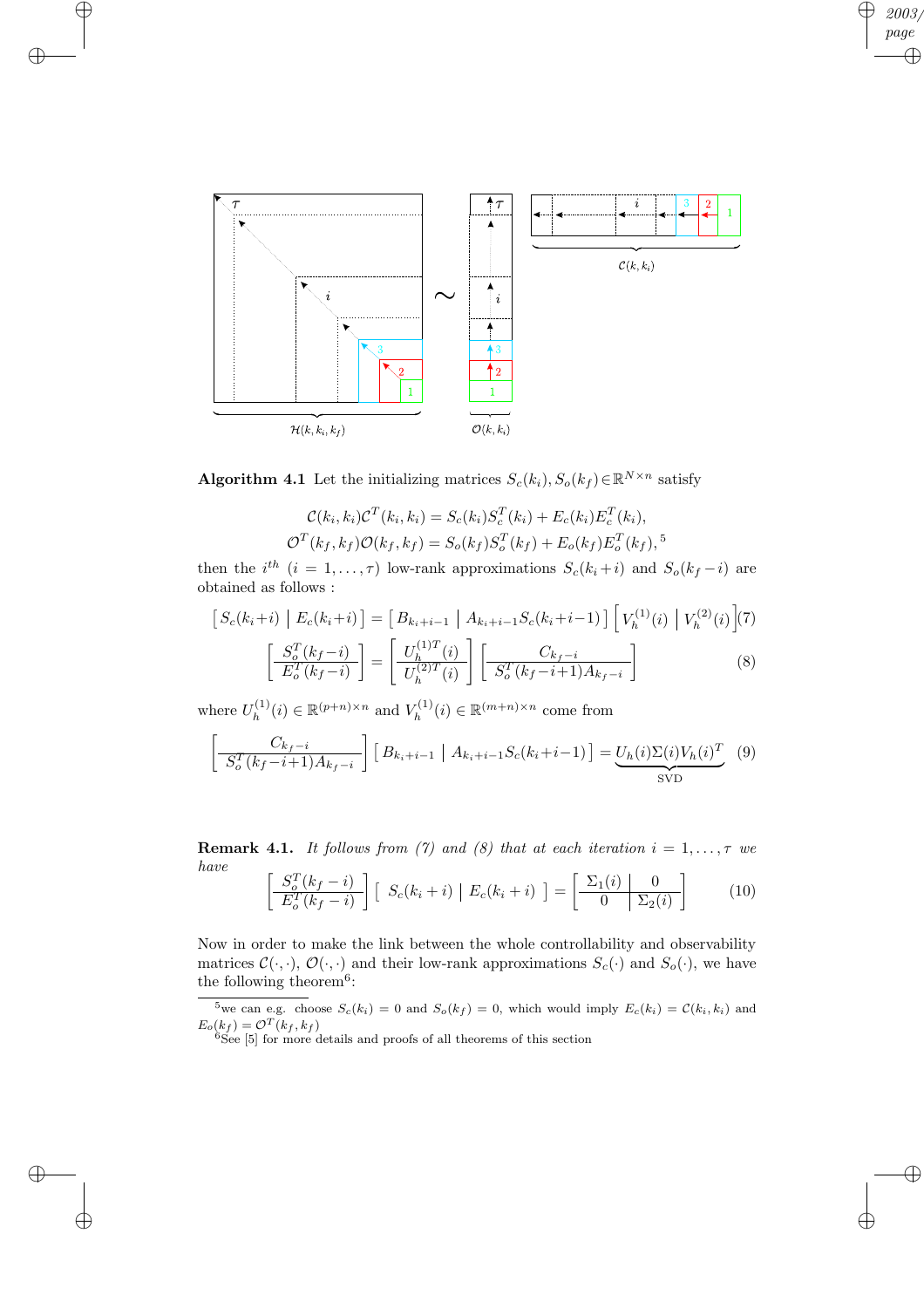**Theorem 5.** [5] At each iteration, there exist orthogonal matrices  $V_i \in \mathbb{R}^{(n+im)\times(n+im)}$  and  $U_i \in \mathbb{R}^{(n+ip)\times(n+ip)}$  satisfying :

2003 page

✐

✐

 $\oplus$ 

✐

$$
\mathcal{C}(k_i + i, k_i)V_i = \left[ S_c(k_i + i) \middle| E_c(k_i + i) \middle| A_{k_i + i - 1} \mathcal{C}_e(k_i + i, k_i) \right]
$$

$$
\mathcal{O}^{T}(k_f-i,k_f)U_i = \left[\ S_o(k_f-i) \Big| E_o(k_f-i) \Big| A_{k_f-i}^{T} \mathcal{O}_e(k_f-i+1,k_f) \right]
$$

where  $E_c(k_i + i)$  and  $E_o(k_f - i)$  are the neglected parts at iteration i (7) and

$$
\mathcal{C}_e(j,k_i) \doteq \left[ E_c(j-1) \mid \dots \mid \Phi(j-1,k_i) E_c(k_i) \right]
$$
  

$$
\mathcal{O}_e(j,k_f)^T \doteq \left[ E_o(j) \mid \dots \mid \Phi(k_f,j)^T E_o(k_f) \right].
$$

As a consequence of this theorem and from remark (4.1), we have the following result which give us an approximation of the original Hankel map  $\mathcal{H}(k, k_i, k_f)$ :

**Theorem 6.** [5] There exist orthogonal matrices  $V_k \in \mathbb{R}^{(n+km)\times(n+km)}$  and  $U_k \in \mathbb{R}^{(n+kp)\times(n+kp)}$  such that :  $U_k^T \mathcal{H}(k, k_i, k_f) V_k =$ 

$$
\begin{bmatrix}\nS_o^T(k)S_c(k) & 0 & S_o^T(k)A_{k-1}C_e(k, k_i) \\
0 & E_o^T(k)E_c(k) & E_o^T(k)A_{k-1}C_e(k, k_i) \\
\mathcal{O}_e(k+1, k_f)A_kS_c(k) & \mathcal{O}_e(k+1, k_f)A_kE_c(k) & \mathcal{O}_e(k+1, k_f)A_kA_{k-1}C_e(k, k_i)\n\end{bmatrix}.
$$
\n(11)

This result will enable us to evaluate the quality of our approximations by using the Hankel operator without having to pass by Gramians, which can be very suitable in some cases.

#### The time-invariant case

✐

✐

 $\oplus$ 

 $\bigoplus$ 

Let us analyze the quality of our approximation for the time-invariant case. Suppose that we have run the above procedure and that we have obtained two matrices  $S_c$ and  $S<sub>o</sub>$  of full rank n. Using those matrices we can approximate the Gramians of the original model by  $S_c S_c^T$  and  $S_o S_o^T$ . The difference between the approximate low-rank Gramians and the exact Gramians

$$
\mathcal{E}_c(k) \doteq \mathcal{G}_c(k) - \mathcal{P}_k, \quad \mathcal{E}_o(k) \doteq \mathcal{G}_o(k) - \mathcal{Q}_k
$$

remains bounded for large k, as indicated in the following theorem.

**Theorem 7.** [5] Let P and Q be respectively the solutions of  $P = APA<sup>T</sup> + I$  and  $Q = A^T Q A + I$ , then

$$
\|\mathcal{E}_c(k)\|_2 \le \eta_c^2 \|\mathcal{P}\|_2 \le \eta_c^2 \frac{\kappa(A)^2}{1 - \rho(A)^2}, \quad \text{and} \quad \|\mathcal{E}_o(k)\|_2 \le \eta_o^2 \|\mathcal{Q}\|_2 \le \eta_o^2 \frac{\kappa(A)^2}{1 - \rho(A)^2}
$$

where  $\eta_c \doteq \max_k ||E_c(k)||_2$  and  $\eta_o \doteq \max_k ||E_o(k)||_2$ .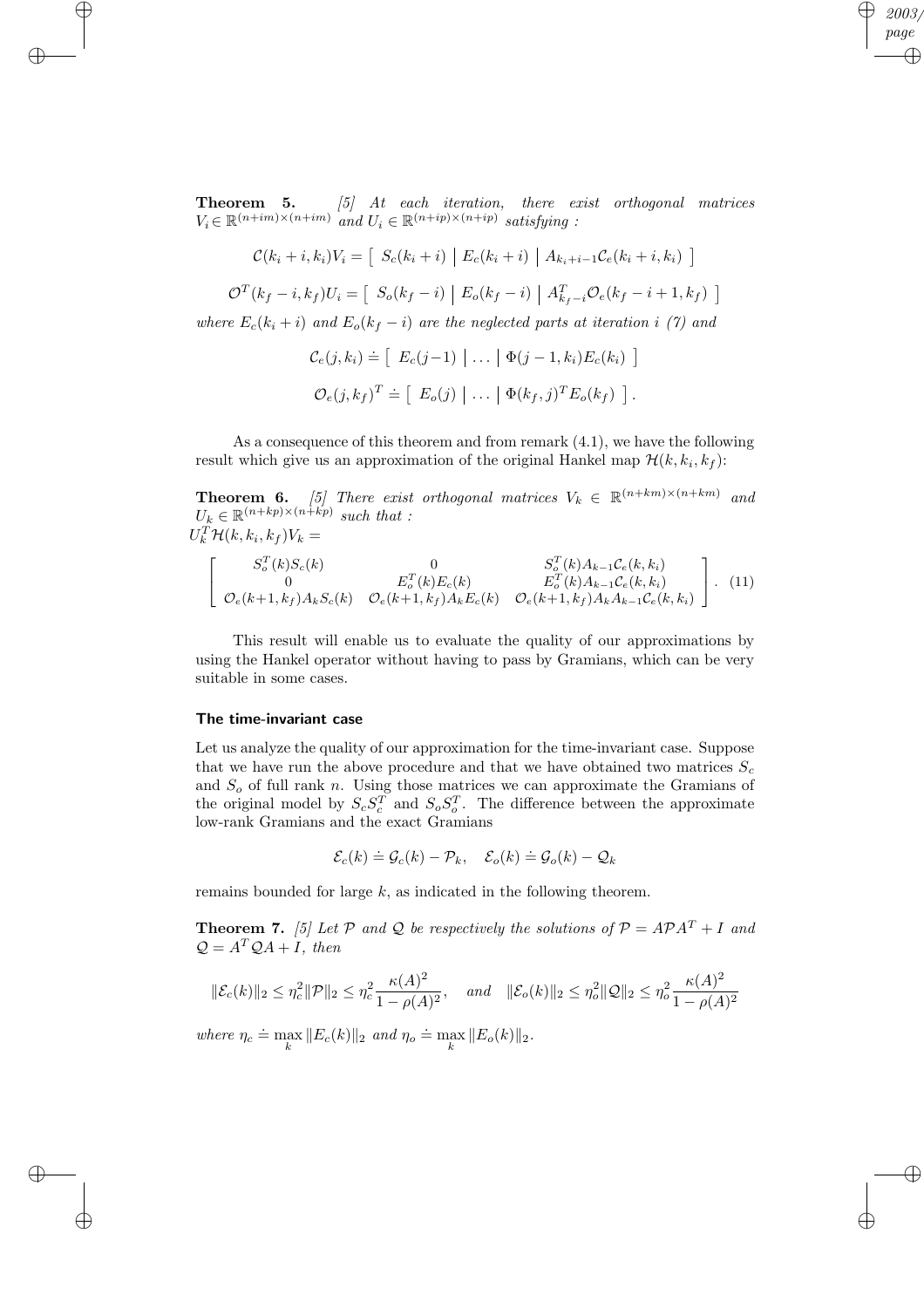**Theorem 8.** [5] Using the first n columns  $U_k^{(1)}$  $k^{(1)}$  of  $U_k$  and  $V_k^{(1)}$  $\mathcal{U}_k^{(1)}$  of  $V_k$ , we obtain a rank n approximation of the Hankel map :

2003 page

✐

✐

✐

✐

$$
\mathcal{H}(k) - U_k^{(1)} S_o^T(k) \cdot S_c(k) V_k^{(1)T} = \mathcal{E}_h(k),
$$

for which we have the error bound :

✐

✐

 $\oplus$ 

 $\bigoplus$ 

$$
\|\mathcal{E}_h(k)\|_2 \le \frac{\kappa(A)}{\sqrt{1-\rho(A)^2}} \max\{\eta_c \|S_o^T A\|_2, \eta_o \|AS_c\|_2\} + \frac{\kappa(A)^2}{1-\rho(A)^2} \eta_o \eta_c.
$$

**Remark 4.2.** In the time-invariant case all matrices A, B and C are constant. As a consequence all Hankel maps of width  $\tau$  are equal as well and only the interval width plays a role in the obtained decomposition. As a consequence one obtains an approximate rank factorization of a Hankel map with i block columns and rows at each instant i. The bounds obtained in Theorem 7 and 8 are moreover independent of k. As i grows larger one can expect that reasonable approximations of  $\eta_c$  and  $\eta_o$ are in fact given by the last terms, i.e.  $\eta_c \approx ||E_c(k)||_2$  and  $\eta_o \approx ||E_o(k)||_2$  which will give much tighter bounds in these theorems.

## 5 RLRG versus RLRH

Now, let us compare between those two algorithms for model reduction of large scale systems. First, investigating the amount of work involved by both algorithms give:

- For both methods one needs to form products of the type  $A_j S_c(j)$  and  $S_c^T(l+$  $1)A_l$ . If we assume the matrices  $A_k$  to be sparse, then the amount of work needed for this is  $\Theta(\alpha Nn)$  where  $\alpha$  is the number of non-zero elements per row or column of  $A_k$  [6];
- For the RLRG method, we need to compute and apply at each step the transformation  $U_c$ ,  $U_o$ . This requires  $\Theta(N(n+m)^2)$  flops and  $\Theta(N(n+p)^2)$  flops, respectively [6];
- For the RLRH method, the construction of the left hand side of (9) requires an additional  $2N(n+m)(n+p)$  flops and the application of the transformations  $U_h$  and  $V_h$  requires  $\Theta((p+n)(m+n)(2n+p+m))$  flops.

The two methods have thus a comparable complexity  $\Theta(N(n+m)(n+p))$ when the matrices  $A_k$  are sparse. But as RLRH works on the Hankel map rather than on the individual Gramians, it should suffer less from a bad balancing of the original system. This is illustrated in the examples of the next section.

### 6 Numerical examples

In this section we apply our algorithms to three different dynamical systems: a CD Player model, a Building model and an International Space Station model (see [3]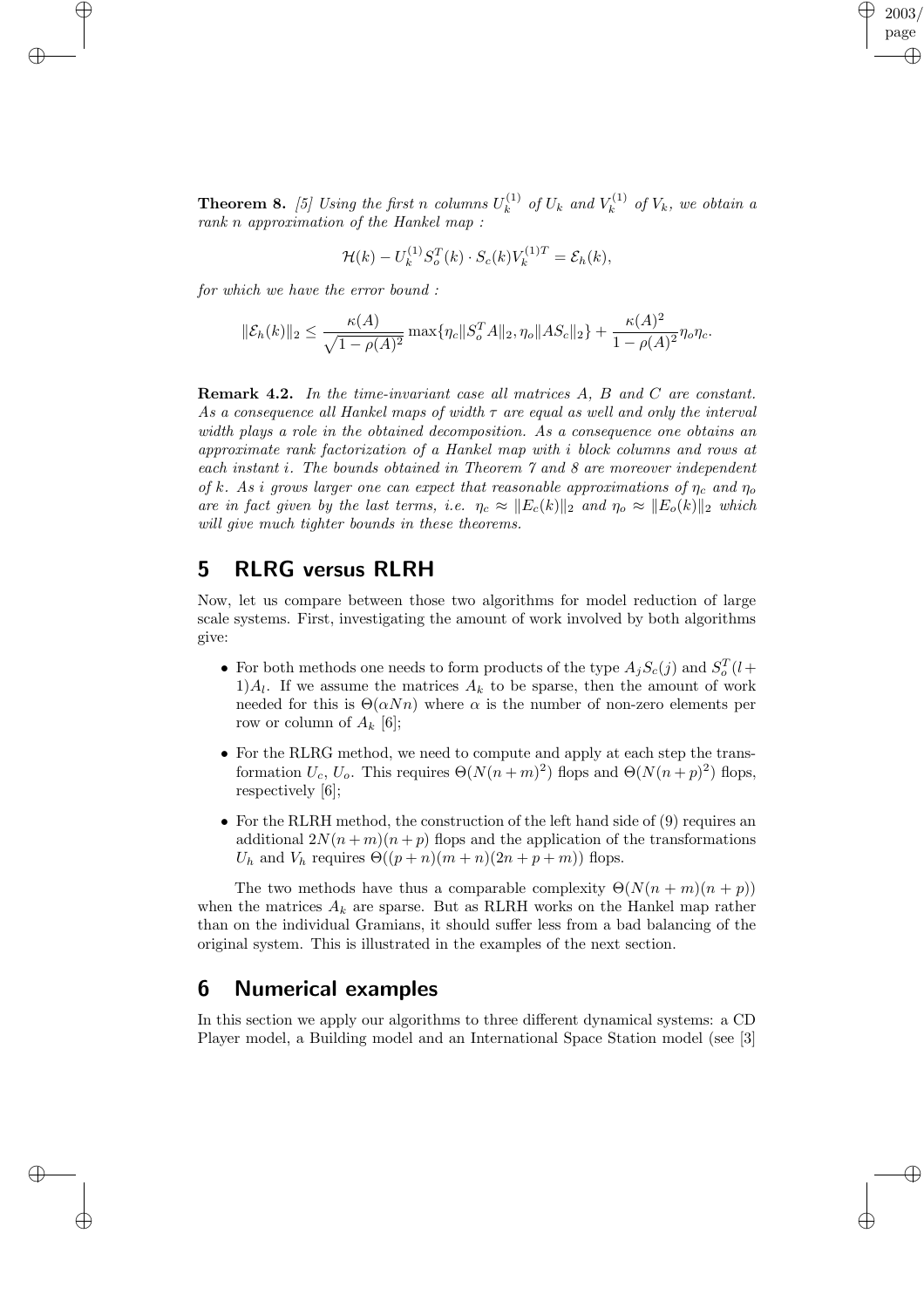for a brief description of these models). Contrary to the RLRH method, the RLRG, as it works independently on both Gramians, has problems if the original model is badly balanced. To avoid this, one can apply the RLRG algorithm for e.g.  $2n$ instead of only  $n$  and apply balanced truncation to reduce it further to degree n. It can be seen from the following table that this operation works very well.

2003/3/13 page

✐

✐

✐

✐

The table shows the order of the systems  $N$ , the number of inputs  $m$  and outputs  $p$ , the order of reduced system  $n$ , the condition number of the balancing transformation T, the spectral radius and condition number of the matrix A, the  $\mathcal{H}_{\infty}$  norms of the original system and of the error systems. In the figure 1, the  $\sigma_{max}$ -plot of the full order and the corresponding error systems are shown. It can be seen from the figure and the table that we obtain, with the recursive low-rank Hankel approximation, results which are close to those obtained using Balanced Truncation.

|                                                                                        | CD-player model              | Building model | ISS model   |
|----------------------------------------------------------------------------------------|------------------------------|----------------|-------------|
| Ν<br>$m=p$<br>n                                                                        | -24<br>120<br>$\overline{2}$ | 48<br>-10      | -32<br>270  |
| cond(T)                                                                                | 40.7341                      | 347.078        | 740178      |
| $\rho(A)$                                                                              |                              | 0.998886       | 0.999837    |
| cond(A)                                                                                | 1.00705                      | 5.8264         | 5.82405     |
| $\ \overline{\mathcal{S}}\ _{\mathcal{H}_\infty}$                                      | $2.3198e+006$                | 0.0053         | 0.1159      |
| $\overline{\ \mathcal{S}-\mathcal{S}_{BT}\ _{\mathcal{H}_{\infty}}}$                   | 0.2040                       | 6.0251e-004    | 2.3630e-004 |
| $\ \mathcal{S}-\mathcal{S}_{RLRG(n)}\ _{\mathcal{H}_{\infty}}$                         | 6.2938                       | 0.0055         | 0.5637      |
| $\ \overline{\mathcal{S}}-\mathcal{S}_{RLRG(\underline{2n})}\ _{\mathcal{H}_{\infty}}$ | 6.1916                       | $7.0792e-004$  | 0.0010      |
| $\ \overline{\mathcal{S}}-\mathcal{S}_{RLRH}\ _{\mathcal{H}_\infty}$                   | 6.1890                       | 6.7317e-004    | 0.0011      |

It is seen here that when the original system is well balanced  $RLRG(n)$  and  $RLRH(n)$  give essentially the same result. The decomposition  $(4)$  is then close to the "square root" of decomposition (9) and both approaches should be very close. If the original system is poorly balanced (as e.g. the ISS model) we can see that  $RLRH(n)$  becomes much better. This can be understood from the fact that the poor balancing of the system model vanishes in the Hankel map and hence also in the matrix decomposition in  $(9)$ . We see in the example that  $RLRG(2n)$  followed by BT manages to compensate this, but at a higher cost.

## 7 Conclusion

✐

✐

 $\bigoplus$ 

✐

We describe two novel approaches for iterative projection using recursive low-rank methods. The two algorithms can be used in model reduction of time-varying large-scale dynamical systems. The second algorithm (RLRH) is more attractive as the method yields better approximation for poorly balanced system, and no more operations are needed to provide a good reduced model.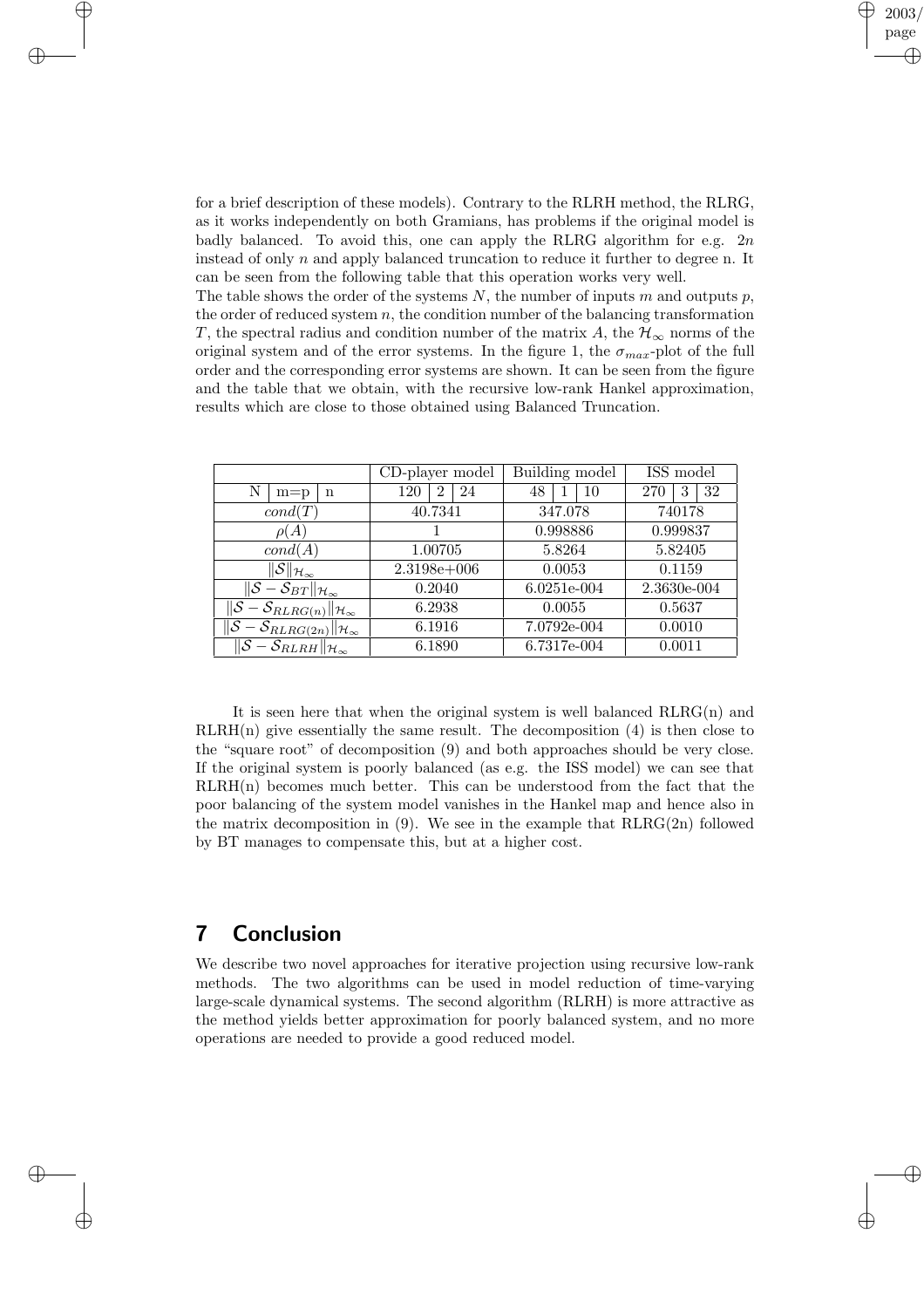

#### LEGEND :  $-$  full model,  $\cdots$  BT error system,  $\cdots$  RLRG(n) error system,  $\cdots$  RLRG(2*n*) error system, - - RLRH error system.

 $\bigoplus$ 

 $\bigoplus$ 

 $\bigoplus$ 

 $\bigoplus$ 

 $2003/$ page

 $\bigoplus$ 

 $\overline{\mathbb{G}}$ 

 $\overline{\bigoplus}$ 

 $\bigoplus$ 

Figure 1.  $\sigma_{max}$ -plot of the frequency responses.